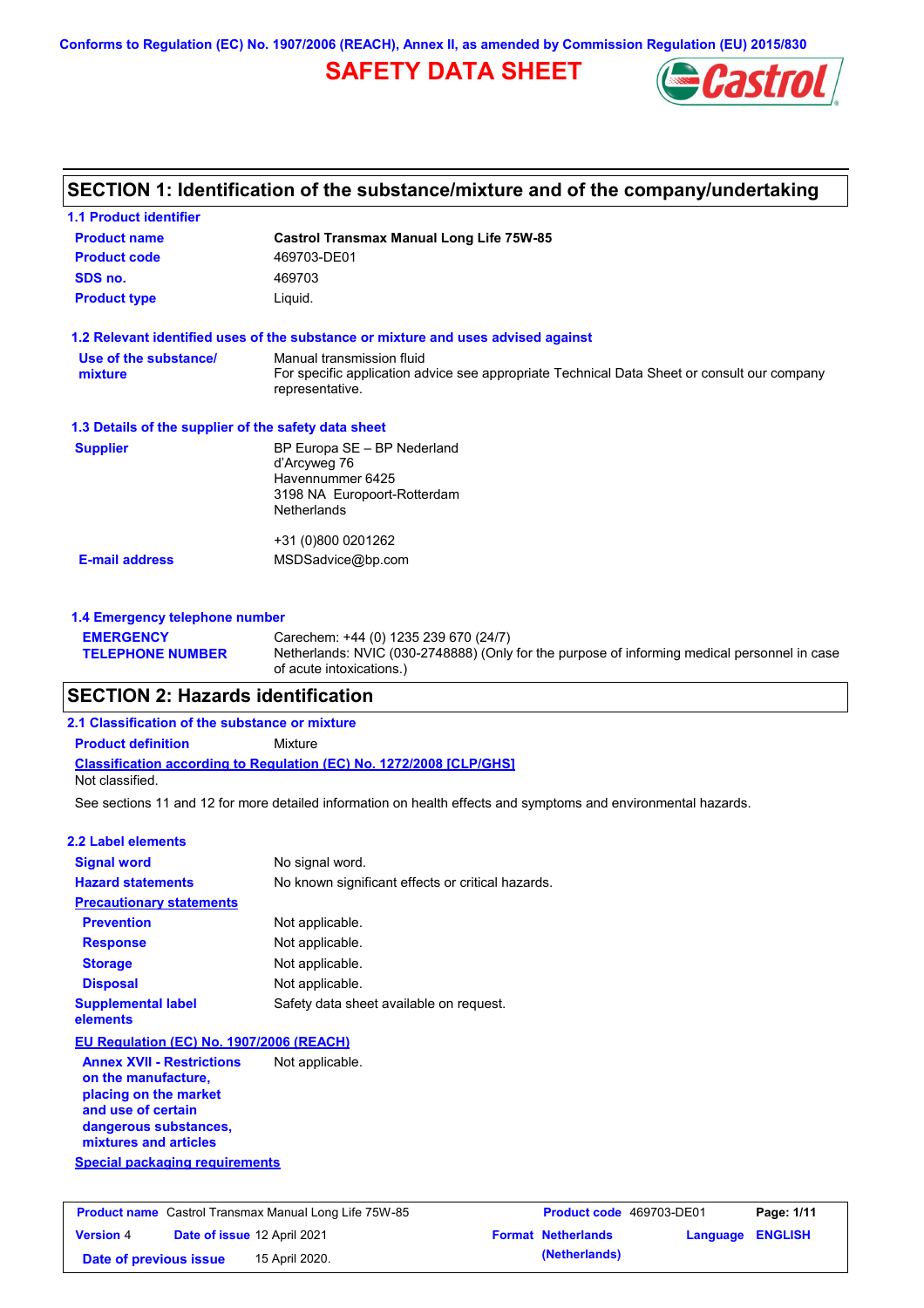# **SECTION 2: Hazards identification**

| <b>Containers to be fitted</b><br>with child-resistant<br>fastenings                                                     | Not applicable.                                                                                               |
|--------------------------------------------------------------------------------------------------------------------------|---------------------------------------------------------------------------------------------------------------|
| <b>Tactile warning of danger</b>                                                                                         | Not applicable.                                                                                               |
| 2.3 Other hazards                                                                                                        |                                                                                                               |
| <b>Results of PBT and vPvB</b><br>assessment                                                                             | Product does not meet the criteria for PBT or vPvB according to Regulation (EC) No. 1907/2006,<br>Annex XIII. |
| <b>Product meets the criteria</b><br>for PBT or vPvB according<br>to Regulation (EC) No.<br><b>1907/2006, Annex XIII</b> | This mixture does not contain any substances that are assessed to be a PBT or a vPvB.                         |
| Other hazards which do<br>not result in classification                                                                   | Defatting to the skin.                                                                                        |

# **SECTION 3: Composition/information on ingredients**

### **3.2 Mixtures**

Mixture **Product definition**

Synthetic base stock. Proprietary performance additives.

| <b>Product/ingredient</b><br>name                             | <b>Identifiers</b>                                                                     | $\frac{9}{6}$ | <b>Regulation (EC) No.</b><br>1272/2008 [CLP] | Type    |
|---------------------------------------------------------------|----------------------------------------------------------------------------------------|---------------|-----------------------------------------------|---------|
| 1-Decene, homopolymer,<br>hydrogenated                        | REACH #: 01-2119486452-34<br>EC: 500-183-1<br>CAS: 68037-01-4                          | ≥25 - ≤50     | Asp. Tox. 1, H304                             | $[1]$   |
| Dec-1-ene, trimers, hydrogenated                              | REACH #: 01-2119493949-12 ≥25 - ≤50<br>$EC: 500-393-3$<br>CAS: 157707-86-3             |               | Asp. Tox. 1, H304                             | $[1]$   |
| Dec-1-ene, dimers, hydrogenated                               | REACH #: 01-2119493069-28<br>EC: 500-228-5<br>CAS: 68649-11-6                          | ≥10 - ≤25     | Acute Tox. 4, H332<br>Asp. Tox. 1, H304       | $[1]$   |
| Distillates (petroleum), hydrotreated<br>heavy paraffinic     | REACH #: 01-2119484627-25<br>$EC: 265-157-1$<br>CAS: 64742-54-7<br>Index: 649-467-00-8 | ב≥            | Not classified.                               | $[2]$   |
| Distillates (petroleum), solvent-<br>dewaxed heavy paraffinic | REACH #: 01-2119471299-27<br>EC: 265-169-7<br>CAS: 64742-65-0<br>Index: 649-474-00-6   | ב≥            | Asp. Tox. 1, H304                             | [1] [2] |

**See Section 16 for the full text of the H statements declared above.**

#### **Type**

[1] Substance classified with a health or environmental hazard

[2] Substance with a workplace exposure limit

[3] Substance meets the criteria for PBT according to Regulation (EC) No. 1907/2006, Annex XIII

[4] Substance meets the criteria for vPvB according to Regulation (EC) No. 1907/2006, Annex XIII

[5] Substance of equivalent concern

[6] Additional disclosure due to company policy

Occupational exposure limits, if available, are listed in Section 8.

# **SECTION 4: First aid measures**

#### **4.1 Description of first aid measures**

| <b>Eye contact</b>  | In case of contact, immediately flush eyes with plenty of water for at least 15 minutes. Eyelids<br>should be held away from the eyeball to ensure thorough rinsing. Check for and remove any<br>contact lenses. Get medical attention.           |
|---------------------|---------------------------------------------------------------------------------------------------------------------------------------------------------------------------------------------------------------------------------------------------|
| <b>Skin contact</b> | Wash skin thoroughly with soap and water or use recognised skin cleanser. Remove<br>contaminated clothing and shoes. Wash clothing before reuse. Clean shoes thoroughly before<br>reuse. Get medical attention if irritation develops.            |
| <b>Inhalation</b>   | Winhaled, remove to fresh air. In case of inhalation of decomposition products in a fire,<br>symptoms may be delayed. The exposed person may need to be kept under medical<br>surveillance for 48 hours. Get medical attention if symptoms occur. |

|                        | <b>Product name</b> Castrol Transmax Manual Long Life 75W-85 | <b>Product code</b> 469703-DE01 |                         | Page: 2/11 |
|------------------------|--------------------------------------------------------------|---------------------------------|-------------------------|------------|
| <b>Version 4</b>       | Date of issue 12 April 2021                                  | <b>Format Netherlands</b>       | <b>Language ENGLISH</b> |            |
| Date of previous issue | 15 April 2020.                                               | (Netherlands)                   |                         |            |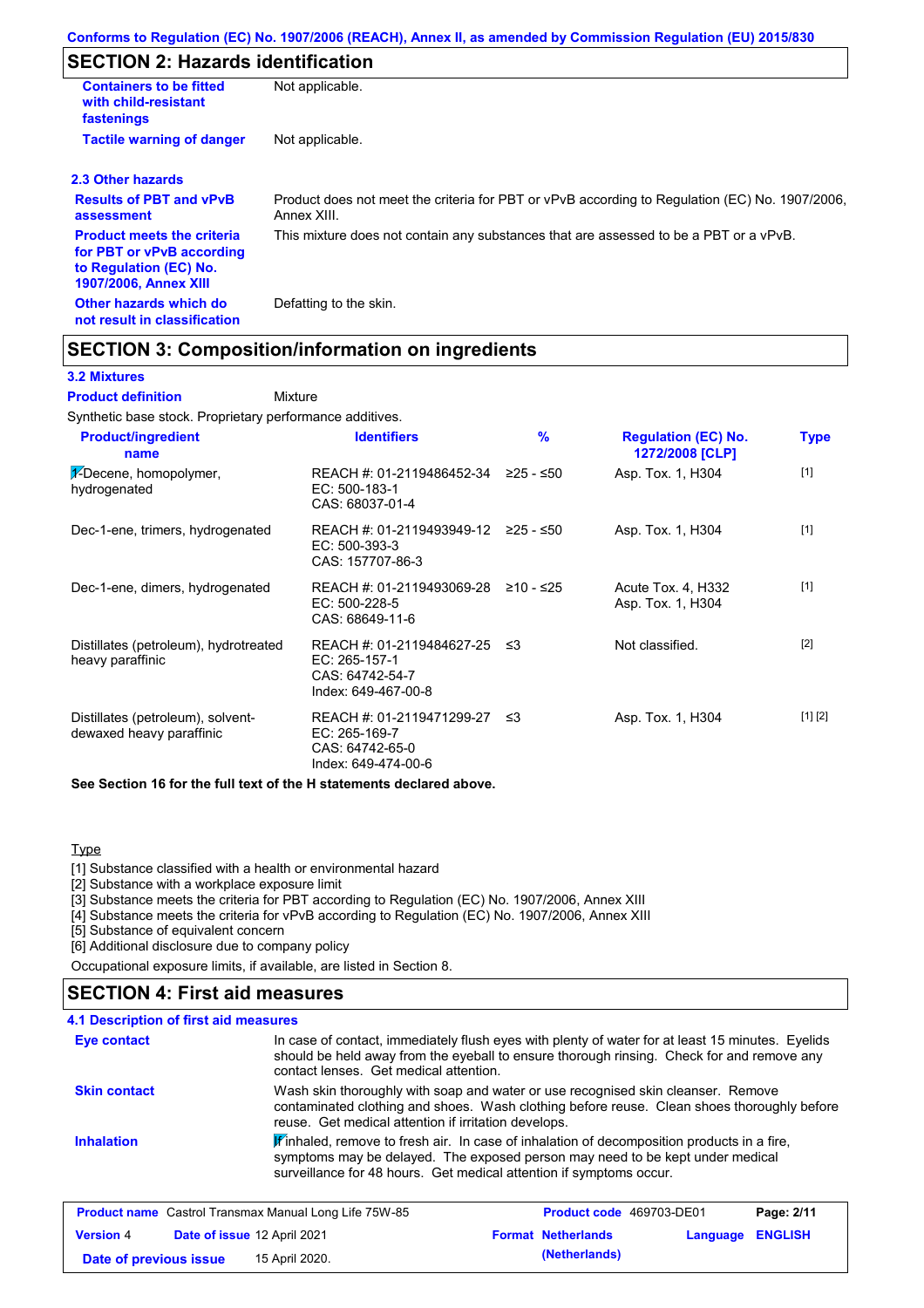### **Conforms to Regulation (EC) No. 1907/2006 (REACH), Annex II, as amended by Commission Regulation (EU) 2015/830**

# **SECTION 4: First aid measures**

| Ingestion                             | Do not induce vomiting unless directed to do so by medical personnel. Get medical attention if<br>symptoms occur.   |
|---------------------------------------|---------------------------------------------------------------------------------------------------------------------|
| <b>Protection of first-aiders</b>     | No action shall be taken involving any personal risk or without suitable training.                                  |
|                                       | 4.2 Most important symptoms and effects, both acute and delayed                                                     |
|                                       | See Section 11 for more detailed information on health effects and symptoms.                                        |
| <b>Potential acute health effects</b> |                                                                                                                     |
| <b>Inhalation</b>                     | Exposure to decomposition products may cause a health hazard. Serious effects may be<br>delayed following exposure. |
| <b>Ingestion</b>                      | No known significant effects or critical hazards.                                                                   |
| <b>Skin contact</b>                   | Defatting to the skin. May cause skin dryness and irritation.                                                       |
| Eye contact                           | No known significant effects or critical hazards.                                                                   |
|                                       | Delayed and immediate effects as well as chronic effects from short and long-term exposure                          |
| <b>Inhalation</b>                     | Overexposure to the inhalation of airborne droplets or aerosols may cause irritation of the<br>respiratory tract.   |
| <b>Ingestion</b>                      | Ingestion of large quantities may cause nausea and diarrhoea.                                                       |
| <b>Skin contact</b>                   | Prolonged or repeated contact can defat the skin and lead to irritation and/or dermatitis.                          |
| Eye contact                           | Potential risk of transient stinging or redness if accidental eye contact occurs.                                   |

### **4.3 Indication of any immediate medical attention and special treatment needed**

Notes to physician **Treatment should in general be symptomatic and directed to relieving any effects.** In case of inhalation of decomposition products in a fire, symptoms may be delayed. The exposed person may need to be kept under medical surveillance for 48 hours.

# **SECTION 5: Firefighting measures**

| 5.1 Extinguishing media                                                                                                                                                                                 |                                                                                                                                                                                                                                                                                                                                                                   |  |  |
|---------------------------------------------------------------------------------------------------------------------------------------------------------------------------------------------------------|-------------------------------------------------------------------------------------------------------------------------------------------------------------------------------------------------------------------------------------------------------------------------------------------------------------------------------------------------------------------|--|--|
| In case of fire, use foam, dry chemical or carbon dioxide extinguisher or spray.<br><b>Suitable extinguishing</b><br>media                                                                              |                                                                                                                                                                                                                                                                                                                                                                   |  |  |
| <b>Unsuitable extinguishing</b><br>media                                                                                                                                                                | Do not use water jet. The use of a water jet may cause the fire to spread by splashing the<br>burning product.                                                                                                                                                                                                                                                    |  |  |
| 5.2 Special hazards arising from the substance or mixture                                                                                                                                               |                                                                                                                                                                                                                                                                                                                                                                   |  |  |
| <b>Hazards from the</b><br>In a fire or if heated, a pressure increase will occur and the container may burst.<br>substance or mixture                                                                  |                                                                                                                                                                                                                                                                                                                                                                   |  |  |
| Combustion products may include the following:<br><b>Hazardous combustion</b><br>carbon oxides (CO, CO <sub>2</sub> ) (carbon monoxide, carbon dioxide)<br>products<br>nitrogen oxides (NO, $NO2$ etc.) |                                                                                                                                                                                                                                                                                                                                                                   |  |  |
| 5.3 Advice for firefighters                                                                                                                                                                             |                                                                                                                                                                                                                                                                                                                                                                   |  |  |
| <b>Special precautions for</b><br>fire-fighters                                                                                                                                                         | No action shall be taken involving any personal risk or without suitable training. Promptly<br>isolate the scene by removing all persons from the vicinity of the incident if there is a fire.                                                                                                                                                                    |  |  |
| <b>Special protective</b><br>equipment for fire-fighters                                                                                                                                                | Fire-fighters should wear appropriate protective equipment and self-contained breathing<br>apparatus (SCBA) with a full face-piece operated in positive pressure mode. Clothing for fire-<br>fighters (including helmets, protective boots and gloves) conforming to European standard EN<br>469 will provide a basic level of protection for chemical incidents. |  |  |

# **SECTION 6: Accidental release measures**

|                                         | 6.1 Personal precautions, protective equipment and emergency procedures                                                                                                                                                                                                                                                             |
|-----------------------------------------|-------------------------------------------------------------------------------------------------------------------------------------------------------------------------------------------------------------------------------------------------------------------------------------------------------------------------------------|
| For non-emergency<br>personnel          | No action shall be taken involving any personal risk or without suitable training. Evacuate<br>surrounding areas. Keep unnecessary and unprotected personnel from entering. Do not touch<br>or walk through spilt material. Floors may be slippery; use care to avoid falling. Put on<br>appropriate personal protective equipment. |
| For emergency responders                | K specialised clothing is required to deal with the spillage, take note of any information in<br>Section 8 on suitable and unsuitable materials. See also the information in "For non-<br>emergency personnel".                                                                                                                     |
| <b>6.2 Environmental</b><br>precautions | Avoid dispersal of spilt material and runoff and contact with soil, waterways, drains and sewers.<br>Inform the relevant authorities if the product has caused environmental pollution (sewers,<br>waterways, soil or air).                                                                                                         |

|                        |                             | <b>Product name</b> Castrol Transmax Manual Long Life 75W-85 | <b>Product code</b> 469703-DE01 |                         | Page: 3/11 |
|------------------------|-----------------------------|--------------------------------------------------------------|---------------------------------|-------------------------|------------|
| <b>Version 4</b>       | Date of issue 12 April 2021 |                                                              | <b>Format Netherlands</b>       | <b>Language ENGLISH</b> |            |
| Date of previous issue |                             | 15 April 2020.                                               | (Netherlands)                   |                         |            |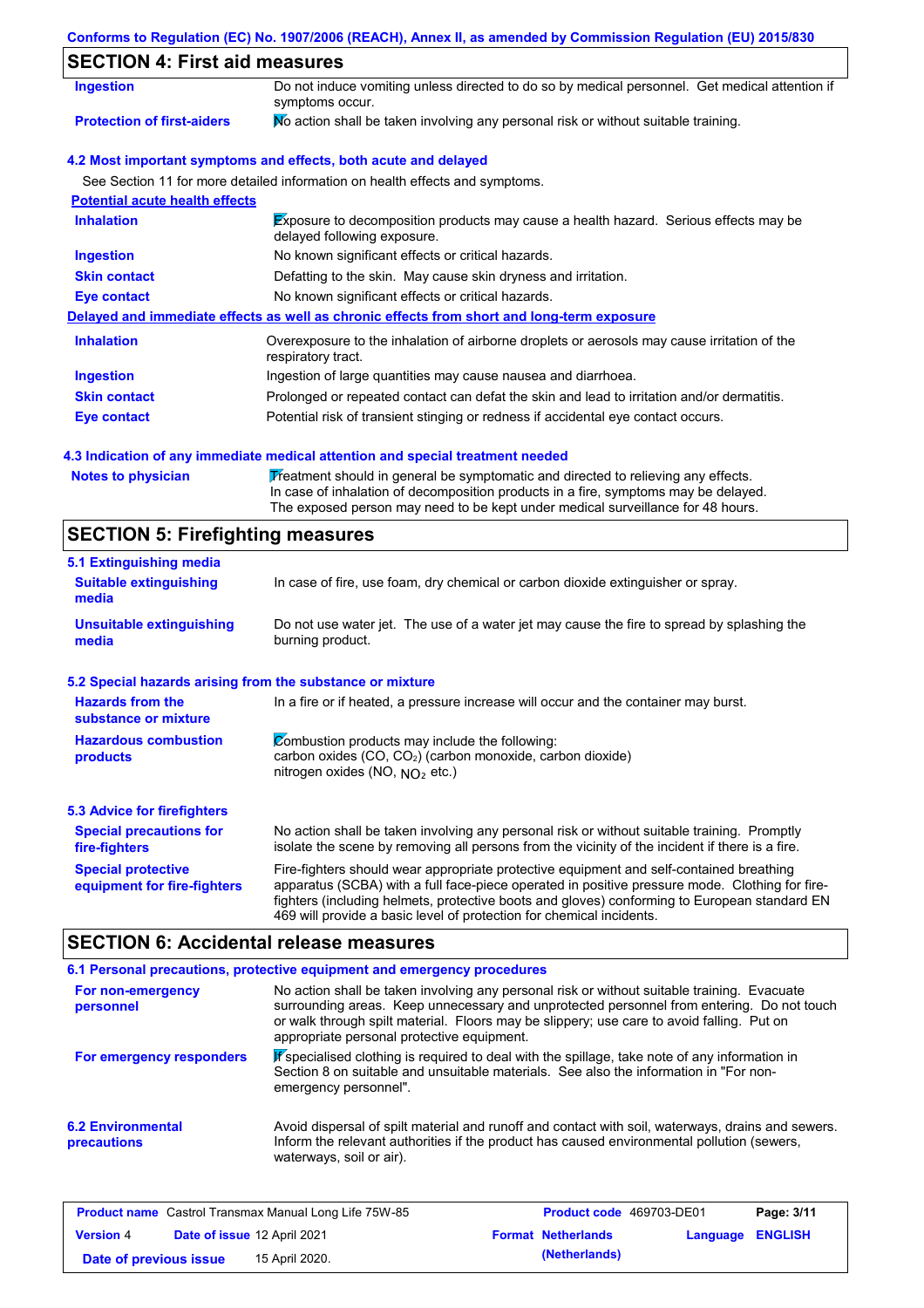# **SECTION 6: Accidental release measures**

| 6.3 Methods and material for containment and cleaning up |                                                                                                                                                                                                                                                                                                                                                                                                |
|----------------------------------------------------------|------------------------------------------------------------------------------------------------------------------------------------------------------------------------------------------------------------------------------------------------------------------------------------------------------------------------------------------------------------------------------------------------|
| <b>Small spill</b>                                       | Stop leak if without risk. Move containers from spill area. Absorb with an inert material and<br>place in an appropriate waste disposal container. Dispose of via a licensed waste disposal<br>contractor.                                                                                                                                                                                     |
| Large spill                                              | Stop leak if without risk. Move containers from spill area. Prevent entry into sewers, water<br>courses, basements or confined areas. Contain and collect spillage with non-combustible,<br>absorbent material e.g. sand, earth, vermiculite or diatomaceous earth and place in container<br>for disposal according to local regulations. Dispose of via a licensed waste disposal contractor. |
| 6.4 Reference to other<br><b>sections</b>                | See Section 1 for emergency contact information.<br>See Section 5 for firefighting measures.<br>See Section 8 for information on appropriate personal protective equipment.<br>See Section 12 for environmental precautions.<br>See Section 13 for additional waste treatment information.                                                                                                     |

# **SECTION 7: Handling and storage**

| 7.1 Precautions for safe handling                                                    |                                                                                                                                                                                                                                                                                                                                                                                                                                                                                          |
|--------------------------------------------------------------------------------------|------------------------------------------------------------------------------------------------------------------------------------------------------------------------------------------------------------------------------------------------------------------------------------------------------------------------------------------------------------------------------------------------------------------------------------------------------------------------------------------|
| <b>Protective measures</b>                                                           | Put on appropriate personal protective equipment.                                                                                                                                                                                                                                                                                                                                                                                                                                        |
| <b>Advice on general</b><br>occupational hygiene                                     | Eating, drinking and smoking should be prohibited in areas where this material is handled.<br>stored and processed. Wash thoroughly after handling. Remove contaminated clothing and<br>protective equipment before entering eating areas. See also Section 8 for additional<br>information on hygiene measures.                                                                                                                                                                         |
| <b>7.2 Conditions for safe</b><br>storage, including any<br><i>incompatibilities</i> | Store in accordance with local requlations. Store in a dry, cool and well-ventilated area, away<br>from incompatible materials (see Section 10). Keep away from heat and direct sunlight. Keep<br>container tightly closed and sealed until ready for use. Containers that have been opened must<br>be carefully resealed and kept upright to prevent leakage. Store and use only in equipment/<br>containers designed for use with this product. Do not store in unlabelled containers. |
| <b>Not suitable</b>                                                                  | Prolonged exposure to elevated temperature.                                                                                                                                                                                                                                                                                                                                                                                                                                              |
| 7.3 Specific end use(s)                                                              |                                                                                                                                                                                                                                                                                                                                                                                                                                                                                          |
| <b>Recommendations</b>                                                               | See section 1.2 and Exposure scenarios in annex, if applicable.                                                                                                                                                                                                                                                                                                                                                                                                                          |

# **SECTION 8: Exposure controls/personal protection**

|                                                                                                                                                                                                                                                                        |  |                                                                                                                                                                                                                                                                                                                                                                                                                                                                                                                                                                                                                                                                                                                                                                                                                                                                                                                                                                                                                            | <b>Exposure limit values</b>                                                 |          |                |
|------------------------------------------------------------------------------------------------------------------------------------------------------------------------------------------------------------------------------------------------------------------------|--|----------------------------------------------------------------------------------------------------------------------------------------------------------------------------------------------------------------------------------------------------------------------------------------------------------------------------------------------------------------------------------------------------------------------------------------------------------------------------------------------------------------------------------------------------------------------------------------------------------------------------------------------------------------------------------------------------------------------------------------------------------------------------------------------------------------------------------------------------------------------------------------------------------------------------------------------------------------------------------------------------------------------------|------------------------------------------------------------------------------|----------|----------------|
| <b>Product/ingredient name</b><br>Distillates (petroleum), hydrotreated heavy paraffinic                                                                                                                                                                               |  | Ministry of Social Affairs and Employment, Legal limit values<br>(Netherlands).<br>OEL, 8-h TWA: 5 mg/m <sup>3</sup> 8 hours. Issued/Revised: 1/2007 Form: Mist                                                                                                                                                                                                                                                                                                                                                                                                                                                                                                                                                                                                                                                                                                                                                                                                                                                            |                                                                              |          |                |
| Distillates (petroleum), solvent-dewaxed heavy<br>paraffinic                                                                                                                                                                                                           |  | Ministry of Social Affairs and Employment, Legal limit values<br>(Netherlands).                                                                                                                                                                                                                                                                                                                                                                                                                                                                                                                                                                                                                                                                                                                                                                                                                                                                                                                                            | OEL, 8-h TWA: 5 mg/m <sup>3</sup> 8 hours. Issued/Revised: 1/2007 Form: Mist |          |                |
| Whilst specific OELs for certain components may be shown in this section, other components may be present in any mist,<br>vapour or dust produced. Therefore, the specific OELs may not be applicable to the product as a whole and are provided for<br>quidance only. |  |                                                                                                                                                                                                                                                                                                                                                                                                                                                                                                                                                                                                                                                                                                                                                                                                                                                                                                                                                                                                                            |                                                                              |          |                |
| <b>Recommended monitoring</b><br>procedures                                                                                                                                                                                                                            |  | If this product contains ingredients with exposure limits, personal, workplace atmosphere or<br>biological monitoring may be required to determine the effectiveness of the ventilation or other<br>control measures and/or the necessity to use respiratory protective equipment. Reference<br>should be made to monitoring standards, such as the following: European Standard EN 689<br>(Workplace atmospheres - Guidance for the assessment of exposure by inhalation to chemical<br>agents for comparison with limit values and measurement strategy) European Standard EN<br>14042 (Workplace atmospheres - Guide for the application and use of procedures for the<br>assessment of exposure to chemical and biological agents) European Standard EN 482<br>(Workplace atmospheres - General requirements for the performance of procedures for the<br>measurement of chemical agents) Reference to national guidance documents for methods for<br>the determination of hazardous substances will also be required. |                                                                              |          |                |
| <b>Derived No Effect Level</b><br>No DNELs/DMELs available.                                                                                                                                                                                                            |  |                                                                                                                                                                                                                                                                                                                                                                                                                                                                                                                                                                                                                                                                                                                                                                                                                                                                                                                                                                                                                            |                                                                              |          |                |
| <b>Predicted No Effect Concentration</b><br>No PNECs available                                                                                                                                                                                                         |  |                                                                                                                                                                                                                                                                                                                                                                                                                                                                                                                                                                                                                                                                                                                                                                                                                                                                                                                                                                                                                            |                                                                              |          |                |
| <b>Product name</b> Castrol Transmax Manual Long Life 75W-85                                                                                                                                                                                                           |  |                                                                                                                                                                                                                                                                                                                                                                                                                                                                                                                                                                                                                                                                                                                                                                                                                                                                                                                                                                                                                            | Product code 469703-DE01                                                     |          | Page: 4/11     |
| Date of issue 12 April 2021<br><b>Version 4</b>                                                                                                                                                                                                                        |  |                                                                                                                                                                                                                                                                                                                                                                                                                                                                                                                                                                                                                                                                                                                                                                                                                                                                                                                                                                                                                            | <b>Format Netherlands</b>                                                    | Language | <b>ENGLISH</b> |

**Date of previous issue 15 April 2020. (Netherlands)** (**Netherlands**)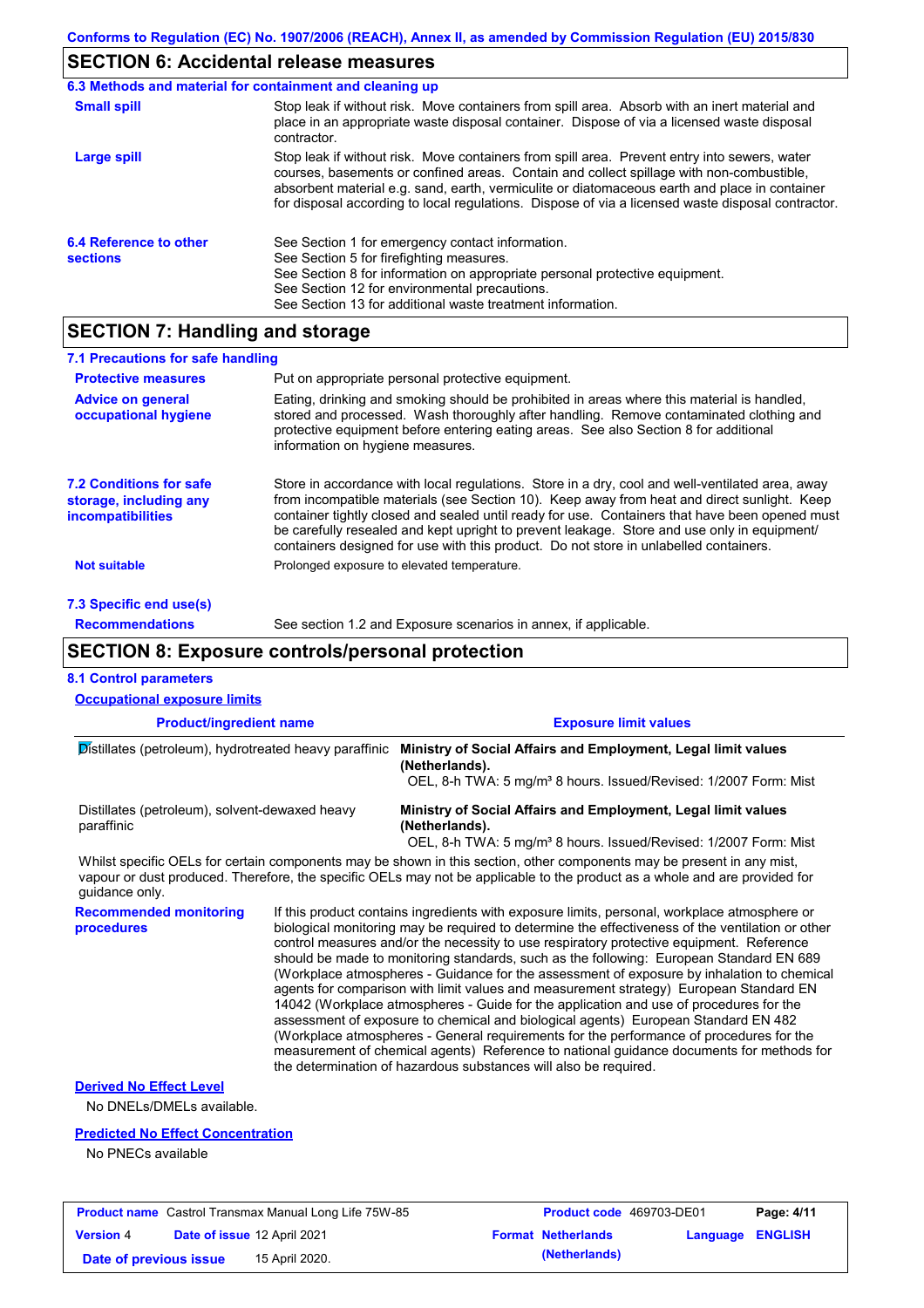# **SECTION 8: Exposure controls/personal protection**

| <b>8.2 Exposure controls</b>                      |                                                                                                                                                                                                                                                                                                                                                                                                                                                                                                                                                                                                                                                                                                                                                                                                                                                                                                                                                                                                         |
|---------------------------------------------------|---------------------------------------------------------------------------------------------------------------------------------------------------------------------------------------------------------------------------------------------------------------------------------------------------------------------------------------------------------------------------------------------------------------------------------------------------------------------------------------------------------------------------------------------------------------------------------------------------------------------------------------------------------------------------------------------------------------------------------------------------------------------------------------------------------------------------------------------------------------------------------------------------------------------------------------------------------------------------------------------------------|
| <b>Appropriate engineering</b><br><b>controls</b> | Provide exhaust ventilation or other engineering controls to keep the relevant airborne<br>concentrations below their respective occupational exposure limits.<br>All activities involving chemicals should be assessed for their risks to health, to ensure<br>exposures are adequately controlled. Personal protective equipment should only be considered<br>after other forms of control measures (e.g. engineering controls) have been suitably evaluated.<br>Personal protective equipment should conform to appropriate standards, be suitable for use, be<br>kept in good condition and properly maintained.<br>Your supplier of personal protective equipment should be consulted for advice on selection and<br>appropriate standards. For further information contact your national organisation for standards.<br>The final choice of protective equipment will depend upon a risk assessment. It is important to<br>ensure that all items of personal protective equipment are compatible. |
| <b>Individual protection measures</b>             |                                                                                                                                                                                                                                                                                                                                                                                                                                                                                                                                                                                                                                                                                                                                                                                                                                                                                                                                                                                                         |
| <b>Hygiene measures</b>                           | Wash hands, forearms and face thoroughly after handling chemical products, before eating,<br>smoking and using the lavatory and at the end of the working period. Ensure that eyewash<br>stations and safety showers are close to the workstation location.                                                                                                                                                                                                                                                                                                                                                                                                                                                                                                                                                                                                                                                                                                                                             |
| <b>Respiratory protection</b>                     | In case of insufficient ventilation, wear suitable respiratory equipment.<br>The correct choice of respiratory protection depends upon the chemicals being handled, the<br>conditions of work and use, and the condition of the respiratory equipment. Safety procedures<br>should be developed for each intended application. Respiratory protection equipment should<br>therefore be chosen in consultation with the supplier/manufacturer and with a full assessment<br>of the working conditions.                                                                                                                                                                                                                                                                                                                                                                                                                                                                                                   |
| <b>Eye/face protection</b>                        | Safety glasses with side shields.                                                                                                                                                                                                                                                                                                                                                                                                                                                                                                                                                                                                                                                                                                                                                                                                                                                                                                                                                                       |
| <b>Skin protection</b>                            |                                                                                                                                                                                                                                                                                                                                                                                                                                                                                                                                                                                                                                                                                                                                                                                                                                                                                                                                                                                                         |
| <b>Hand protection</b>                            | <b>General Information:</b><br>Because specific work environments and material handling practices vary, safety procedures<br>should be developed for each intended application. The correct choice of protective gloves<br>depends upon the chemicals being handled, and the conditions of work and use. Most gloves<br>provide protection for only a limited time before they must be discarded and replaced (even the<br>best chemically resistant gloves will break down after repeated chemical exposures).                                                                                                                                                                                                                                                                                                                                                                                                                                                                                         |
|                                                   | Gloves should be chosen in consultation with the supplier / manufacturer and taking account of<br>a full assessment of the working conditions.                                                                                                                                                                                                                                                                                                                                                                                                                                                                                                                                                                                                                                                                                                                                                                                                                                                          |
|                                                   | Recommended: Nitrile gloves.<br><b>Breakthrough time:</b>                                                                                                                                                                                                                                                                                                                                                                                                                                                                                                                                                                                                                                                                                                                                                                                                                                                                                                                                               |
|                                                   | Breakthrough time data are generated by glove manufacturers under laboratory test conditions<br>and represent how long a glove can be expected to provide effective permeation resistance. It<br>is important when following breakthrough time recommendations that actual workplace<br>conditions are taken into account. Always consult with your glove supplier for up-to-date<br>technical information on breakthrough times for the recommended glove type.<br>Our recommendations on the selection of gloves are as follows:                                                                                                                                                                                                                                                                                                                                                                                                                                                                      |
|                                                   | Continuous contact:                                                                                                                                                                                                                                                                                                                                                                                                                                                                                                                                                                                                                                                                                                                                                                                                                                                                                                                                                                                     |
|                                                   | Gloves with a minimum breakthrough time of 240 minutes, or >480 minutes if suitable gloves<br>can be obtained.<br>If suitable gloves are not available to offer that level of protection, gloves with shorter<br>breakthrough times may be acceptable as long as appropriate glove maintenance and<br>replacement regimes are determined and adhered to.                                                                                                                                                                                                                                                                                                                                                                                                                                                                                                                                                                                                                                                |
|                                                   | Short-term / splash protection:                                                                                                                                                                                                                                                                                                                                                                                                                                                                                                                                                                                                                                                                                                                                                                                                                                                                                                                                                                         |
|                                                   | Recommended breakthrough times as above.<br>It is recognised that for short-term, transient exposures, gloves with shorter breakthrough times<br>may commonly be used. Therefore, appropriate maintenance and replacement regimes must<br>be determined and rigorously followed.                                                                                                                                                                                                                                                                                                                                                                                                                                                                                                                                                                                                                                                                                                                        |
|                                                   | <b>Glove Thickness:</b>                                                                                                                                                                                                                                                                                                                                                                                                                                                                                                                                                                                                                                                                                                                                                                                                                                                                                                                                                                                 |
|                                                   | For general applications, we recommend gloves with a thickness typically greater than 0.35 mm.                                                                                                                                                                                                                                                                                                                                                                                                                                                                                                                                                                                                                                                                                                                                                                                                                                                                                                          |
|                                                   | It should be emphasised that glove thickness is not necessarily a good predictor of glove<br>resistance to a specific chemical, as the permeation efficiency of the glove will be dependent<br>on the exact composition of the glove material. Therefore, glove selection should also be based<br>on consideration of the task requirements and knowledge of breakthrough times.<br>Glove thickness may also vary depending on the glove manufacturer, the glove type and the<br>glove model. Therefore, the manufacturers' technical data should always be taken into account                                                                                                                                                                                                                                                                                                                                                                                                                          |

|                        |                                    | <b>Product name</b> Castrol Transmax Manual Long Life 75W-85 | Product code 469703-DE01  |                  | Page: 5/11 |
|------------------------|------------------------------------|--------------------------------------------------------------|---------------------------|------------------|------------|
| <b>Version 4</b>       | <b>Date of issue 12 April 2021</b> |                                                              | <b>Format Netherlands</b> | Language ENGLISH |            |
| Date of previous issue |                                    | 15 April 2020.                                               | (Netherlands)             |                  |            |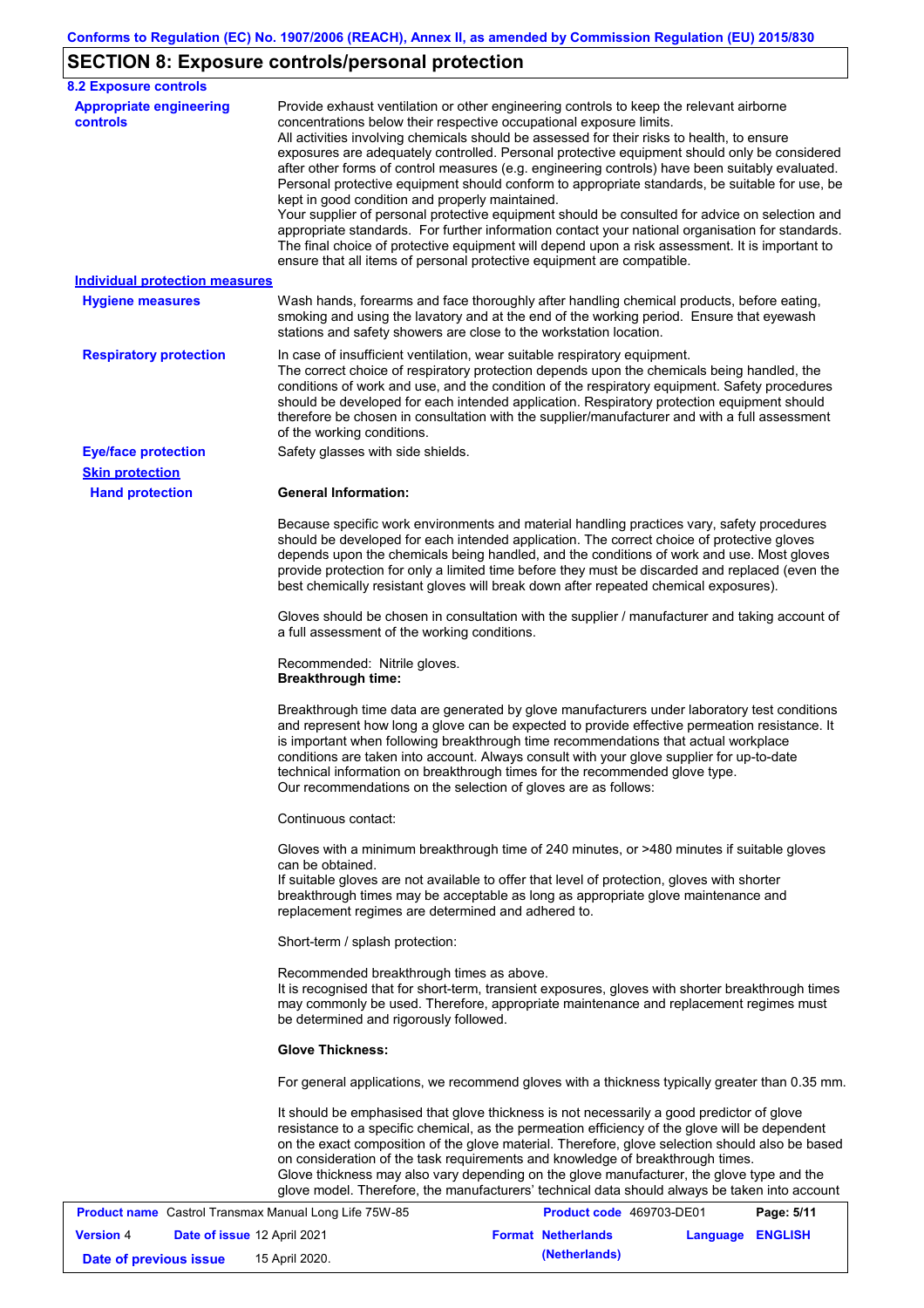# **SECTION 8: Exposure controls/personal protection**

|  | to ensure selection of the most appropriate glove for the task. |  |  |  |  |
|--|-----------------------------------------------------------------|--|--|--|--|
|  |                                                                 |  |  |  |  |

Note: Depending on the activity being conducted, gloves of varying thickness may be required for specific tasks. For example:

 • Thinner gloves (down to 0.1 mm or less) may be required where a high degree of manual dexterity is needed. However, these gloves are only likely to give short duration protection and would normally be just for single use applications, then disposed of.

 • Thicker gloves (up to 3 mm or more) may be required where there is a mechanical (as well as a chemical) risk i.e. where there is abrasion or puncture potential.

| <b>Skin and body</b>                             | Use of protective clothing is good industrial practice.<br>Personal protective equipment for the body should be selected based on the task being<br>performed and the risks involved and should be approved by a specialist before handling this<br>product.<br>Cotton or polyester/cotton overalls will only provide protection against light superficial<br>contamination that will not soak through to the skin. Overalls should be laundered on a regular<br>basis. When the risk of skin exposure is high (e.g. when cleaning up spillages or if there is a<br>risk of splashing) then chemical resistant aprons and/or impervious chemical suits and boots<br>will be required. |
|--------------------------------------------------|---------------------------------------------------------------------------------------------------------------------------------------------------------------------------------------------------------------------------------------------------------------------------------------------------------------------------------------------------------------------------------------------------------------------------------------------------------------------------------------------------------------------------------------------------------------------------------------------------------------------------------------------------------------------------------------|
| <b>Refer to standards:</b>                       | Respiratory protection: EN 529<br>Gloves: EN 420, EN 374<br>Eye protection: EN 166<br>Filtering half-mask: EN 149<br>Filtering half-mask with valve: EN 405<br>Half-mask: EN 140 plus filter<br>Full-face mask: EN 136 plus filter<br>Particulate filters: EN 143<br>Gas/combined filters: EN 14387                                                                                                                                                                                                                                                                                                                                                                                   |
| <b>Environmental exposure</b><br><b>controls</b> | Emissions from ventilation or work process equipment should be checked to ensure they<br>comply with the requirements of environmental protection legislation. In some cases, fume<br>scrubbers, filters or engineering modifications to the process equipment will be necessary to<br>reduce emissions to acceptable levels.                                                                                                                                                                                                                                                                                                                                                         |

### **SECTION 9: Physical and chemical properties**

#### **9.1 Information on basic physical and chemical properties**

| <b>Appearance</b>                                      |                                                                            |
|--------------------------------------------------------|----------------------------------------------------------------------------|
| <b>Physical state</b>                                  | Liquid.                                                                    |
| <b>Colour</b>                                          | Brown.                                                                     |
| Odour                                                  | Not available.                                                             |
| <b>Odour threshold</b>                                 | Not available.                                                             |
| pH                                                     | Not applicable.                                                            |
| <b>Melting point/freezing point</b>                    | Not available.                                                             |
| Initial boiling point and boiling<br>range             | Not available.                                                             |
| <b>Pour point</b>                                      | $-60 °C$                                                                   |
| <b>Flash point</b>                                     | Open cup: >200°C (>392°F) [Cleveland.]                                     |
| <b>Evaporation rate</b>                                | Not available.                                                             |
| <b>Flammability (solid, gas)</b>                       | Not available.                                                             |
| <b>Upper/lower flammability or</b><br>explosive limits | Not available.                                                             |
| <b>Vapour pressure</b>                                 | Not available.                                                             |
| <b>Vapour density</b>                                  | Not available.                                                             |
| <b>Relative density</b>                                | Not available.                                                             |
| <b>Density</b>                                         | $\leq$ 1000 kg/m <sup>3</sup> (<1 g/cm <sup>3</sup> ) at 15 <sup>°</sup> C |
| <b>Solubility(ies)</b>                                 | insoluble in water.                                                        |
| <b>Partition coefficient: n-octanol/</b><br>water      | >3                                                                         |
| <b>Auto-ignition temperature</b>                       | Not available.                                                             |
| <b>Decomposition temperature</b>                       | Not available.                                                             |

**Product name** Castrol Transmax Manual Long Life 75W-85 **Product code** 469703-DE01 **Page: 6/11 Version** 4 **Date of issue** 12 April 2021 **Format Netherlands Language ENGLISH Date of previous issue 15 April 2020. (Netherlands) (Netherlands)**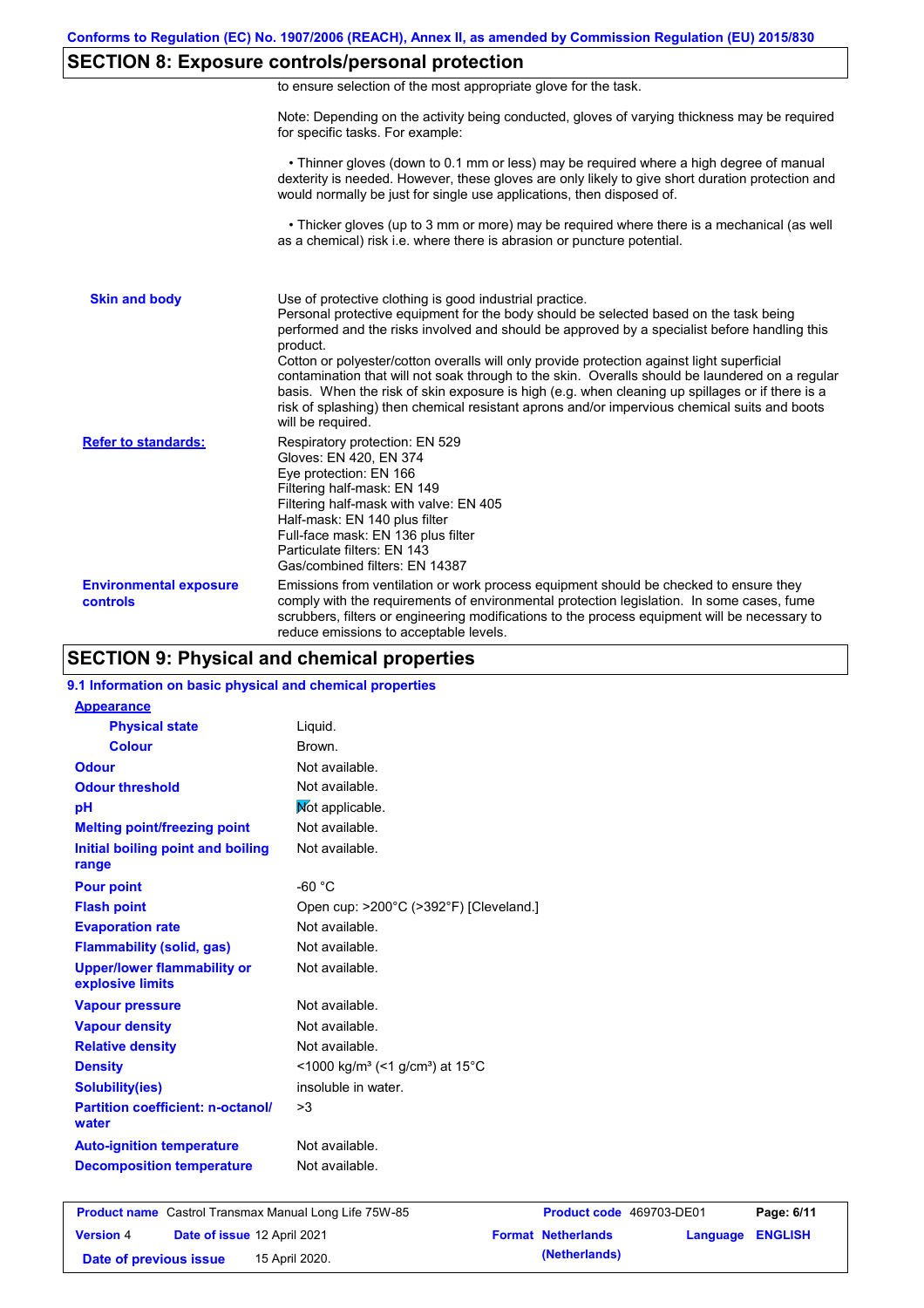# **SECTION 9: Physical and chemical properties**

| <b>Viscosity</b>            | Kinematic: 64.6 mm <sup>2</sup> /s (64.6 cSt) at $40^{\circ}$ C               |
|-----------------------------|-------------------------------------------------------------------------------|
|                             | Kinematic: 11.5 to 12 mm <sup>2</sup> /s (11.5 to 12 cSt) at 100 $^{\circ}$ C |
| <b>Explosive properties</b> | Not available.                                                                |
| <b>Oxidising properties</b> | Not available.                                                                |

### **9.2 Other information**

No additional information.

|                                                   | <b>SECTION 10: Stability and reactivity</b>                                                                                                                             |  |  |  |  |
|---------------------------------------------------|-------------------------------------------------------------------------------------------------------------------------------------------------------------------------|--|--|--|--|
| <b>10.1 Reactivity</b>                            | No specific test data available for this product. Refer to Conditions to avoid and Incompatible<br>materials for additional information.                                |  |  |  |  |
| <b>10.2 Chemical stability</b>                    | The product is stable.                                                                                                                                                  |  |  |  |  |
| <b>10.3 Possibility of</b><br>hazardous reactions | Under normal conditions of storage and use, hazardous reactions will not occur.<br>Under normal conditions of storage and use, hazardous polymerisation will not occur. |  |  |  |  |
| <b>10.4 Conditions to avoid</b>                   | Avoid all possible sources of ignition (spark or flame).                                                                                                                |  |  |  |  |
| <b>10.5 Incompatible materials</b>                | Reactive or incompatible with the following materials: oxidising materials.                                                                                             |  |  |  |  |
| <b>10.6 Hazardous</b><br>decomposition products   | Under normal conditions of storage and use, hazardous decomposition products should not be<br>produced.                                                                 |  |  |  |  |

# **SECTION 11: Toxicological information**

### **11.1 Information on toxicological effects**

### **Acute toxicity estimates**

| <b>Product/ingredient name</b>                              | Oral (mg/<br>kg) | <b>Dermal</b><br>(mg/kg) | <b>Inhalation</b><br>(gases)<br>(ppm) | <b>Inhalation</b><br>(vapours)<br>(mg/l) | <b>Inhalation</b><br>(dusts)<br>and mists)<br>(mg/l) |
|-------------------------------------------------------------|------------------|--------------------------|---------------------------------------|------------------------------------------|------------------------------------------------------|
| Zastrol Transmax Manual Long Life 75W-85<br>(Neuhof) Parent | N/A              | N/A                      | N/A                                   | N/A                                      | 15.1                                                 |
| Dec-1-ene, dimers, hydrogenated                             | N/A              | N/A                      | N/A                                   | N/A                                      | 1.5                                                  |

Routes of entry anticipated: Dermal, Inhalation. **Information on likely** 

#### **routes of exposure**

### **Potential acute health effects**

| <b>Inhalation</b>                       |                             | Exposure to decomposition products may cause a health hazard. Serious effects may be<br>delayed following exposure. |                                                                                                                             |                           |          |                |  |
|-----------------------------------------|-----------------------------|---------------------------------------------------------------------------------------------------------------------|-----------------------------------------------------------------------------------------------------------------------------|---------------------------|----------|----------------|--|
| <b>Ingestion</b>                        |                             |                                                                                                                     | No known significant effects or critical hazards.                                                                           |                           |          |                |  |
| <b>Skin contact</b>                     |                             |                                                                                                                     | Defatting to the skin. May cause skin dryness and irritation.                                                               |                           |          |                |  |
| Eye contact                             |                             | No known significant effects or critical hazards.                                                                   |                                                                                                                             |                           |          |                |  |
|                                         |                             | Symptoms related to the physical, chemical and toxicological characteristics                                        |                                                                                                                             |                           |          |                |  |
| <b>Inhalation</b>                       |                             |                                                                                                                     | May be harmful by inhalation if exposure to vapour, mists or fumes resulting from thermal<br>decomposition products occurs. |                           |          |                |  |
| <b>Ingestion</b>                        |                             | No specific data.                                                                                                   |                                                                                                                             |                           |          |                |  |
| <b>Skin contact</b>                     |                             | Adverse symptoms may include the following:<br>irritation<br>dryness<br>cracking                                    |                                                                                                                             |                           |          |                |  |
| <b>Eye contact</b>                      |                             | No specific data.                                                                                                   |                                                                                                                             |                           |          |                |  |
|                                         |                             | Delayed and immediate effects as well as chronic effects from short and long-term exposure                          |                                                                                                                             |                           |          |                |  |
| <b>Inhalation</b>                       |                             | Overexposure to the inhalation of airborne droplets or aerosols may cause irritation of the<br>respiratory tract.   |                                                                                                                             |                           |          |                |  |
| <b>Ingestion</b>                        |                             | Ingestion of large quantities may cause nausea and diarrhoea.                                                       |                                                                                                                             |                           |          |                |  |
| <b>Skin contact</b>                     |                             |                                                                                                                     | Prolonged or repeated contact can defat the skin and lead to irritation and/or dermatitis.                                  |                           |          |                |  |
| <b>Eye contact</b>                      |                             | Potential risk of transient stinging or redness if accidental eye contact occurs.                                   |                                                                                                                             |                           |          |                |  |
| <b>Potential chronic health effects</b> |                             |                                                                                                                     |                                                                                                                             |                           |          |                |  |
| General                                 |                             | No known significant effects or critical hazards.                                                                   |                                                                                                                             |                           |          |                |  |
|                                         |                             | <b>Product name</b> Castrol Transmax Manual Long Life 75W-85                                                        |                                                                                                                             | Product code 469703-DE01  |          | Page: 7/11     |  |
| <b>Version 4</b>                        | Date of issue 12 April 2021 |                                                                                                                     |                                                                                                                             | <b>Format Netherlands</b> | Language | <b>ENGLISH</b> |  |
| Date of previous issue                  |                             | 15 April 2020.                                                                                                      |                                                                                                                             | (Netherlands)             |          |                |  |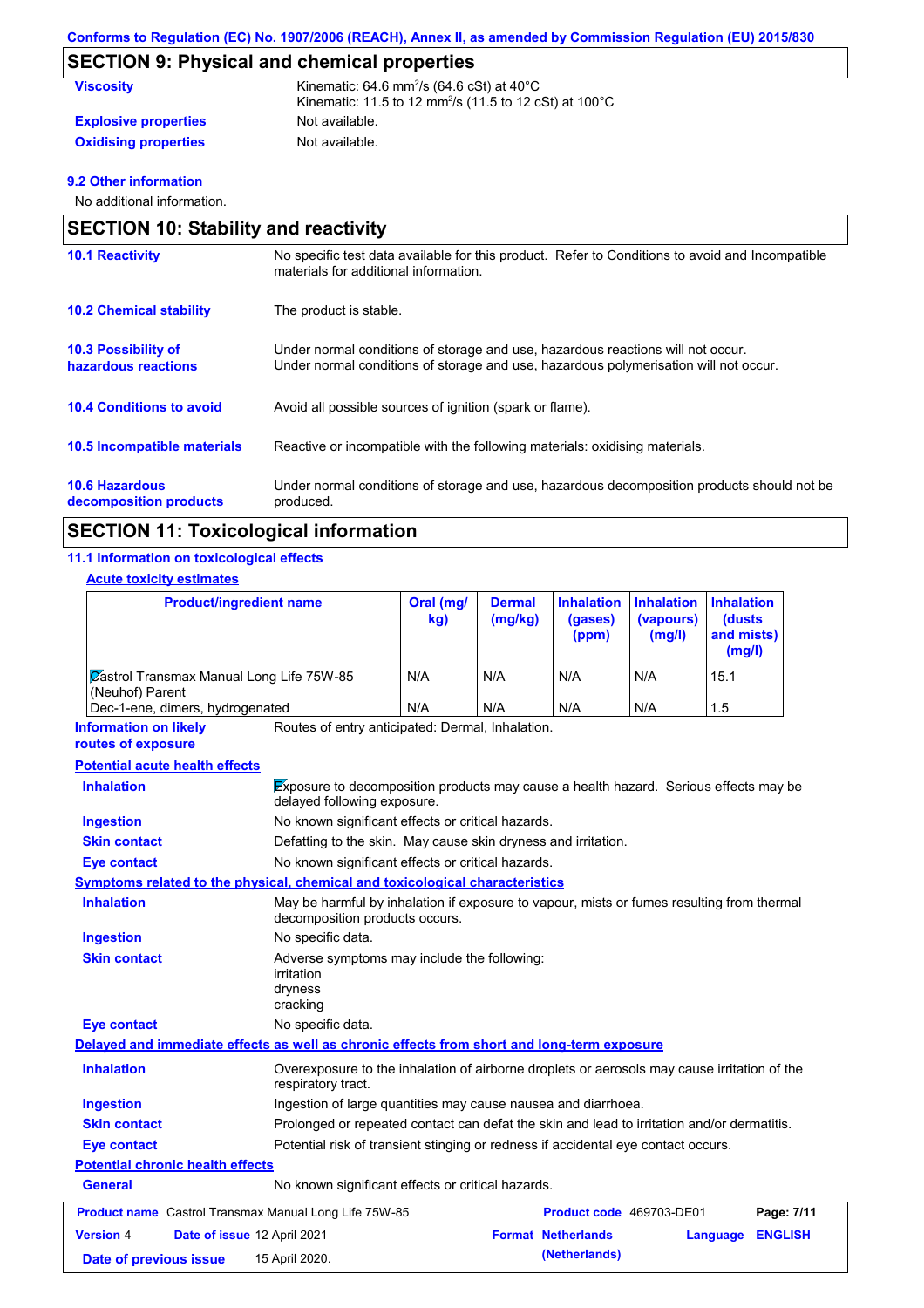## **SECTION 11: Toxicological information**

| <b>Carcinogenicity</b>       | No known significant effects or critical hazards. |
|------------------------------|---------------------------------------------------|
| <b>Mutagenicity</b>          | No known significant effects or critical hazards. |
| <b>Developmental effects</b> | No known significant effects or critical hazards. |
| <b>Fertility effects</b>     | No known significant effects or critical hazards. |

### **SECTION 12: Ecological information**

#### **12.1 Toxicity**

**Environmental hazards** Not classified as dangerous

#### **12.2 Persistence and degradability**

Not expected to be rapidly degradable.

#### **12.3 Bioaccumulative potential**

This product is not expected to bioaccumulate through food chains in the environment.

| <b>12.4 Mobility in soil</b>                            |                                                                      |
|---------------------------------------------------------|----------------------------------------------------------------------|
| <b>Soil/water partition</b><br><b>coefficient (Koc)</b> | Not available.                                                       |
| <b>Mobility</b>                                         | Spillages may penetrate the soil causing ground water contamination. |

### **12.5 Results of PBT and vPvB assessment**

Product does not meet the criteria for PBT or vPvB according to Regulation (EC) No. 1907/2006, Annex XIII.

#### **12.6 Other adverse effects**

**Other ecological information**

Spills may form a film on water surfaces causing physical damage to organisms. Oxygen transfer could also be impaired.

### **SECTION 13: Disposal considerations**

### **13.1 Waste treatment methods**

### **Product**

**Methods of disposal**

Where possible, arrange for product to be recycled. Dispose of via an authorised person/ licensed waste disposal contractor in accordance with local regulations.

#### **European waste catalogue (EWC) Hazardous waste** Yes.

| <u>European muoto cataloguo (ETTO)</u> |                                         |  |  |  |
|----------------------------------------|-----------------------------------------|--|--|--|
| Waste code                             | <b>Waste designation</b>                |  |  |  |
| $130208*$                              | other engine, gear and lubricating oils |  |  |  |

However, deviation from the intended use and/or the presence of any potential contaminants may require an alternative waste disposal code to be assigned by the end user.

#### **Packaging Methods of disposal Special precautions** Where possible, arrange for product to be recycled. Dispose of via an authorised person/ licensed waste disposal contractor in accordance with local regulations.  $\overline{\text{This}}$  material and its container must be disposed of in a safe way. Empty containers or liners may retain some product residues. Avoid dispersal of spilt material and runoff and contact with soil, waterways, drains and sewers. **References** Commission 2014/955/EU Directive 2008/98/EC

### **SECTION 14: Transport information**

|                                           | <b>ADR/RID</b>                                               | <b>ADN</b>     | <b>IMDG</b>               | <b>IATA</b>                |
|-------------------------------------------|--------------------------------------------------------------|----------------|---------------------------|----------------------------|
| 14.1 UN number                            | Not regulated.                                               | Not regulated. | Not regulated.            | Not regulated.             |
| 14.2 UN proper<br>shipping name           |                                                              |                |                           |                            |
| <b>14.3 Transport</b><br>hazard class(es) |                                                              |                |                           |                            |
|                                           |                                                              |                |                           |                            |
|                                           | <b>Product name</b> Castrol Transmax Manual Long Life 75W-85 |                | Product code 469703-DE01  | Page: 8/11                 |
| <b>Version 4</b>                          | Date of issue 12 April 2021                                  |                | <b>Format Netherlands</b> | <b>ENGLISH</b><br>Language |
| Date of previous issue                    | 15 April 2020.                                               |                | (Netherlands)             |                            |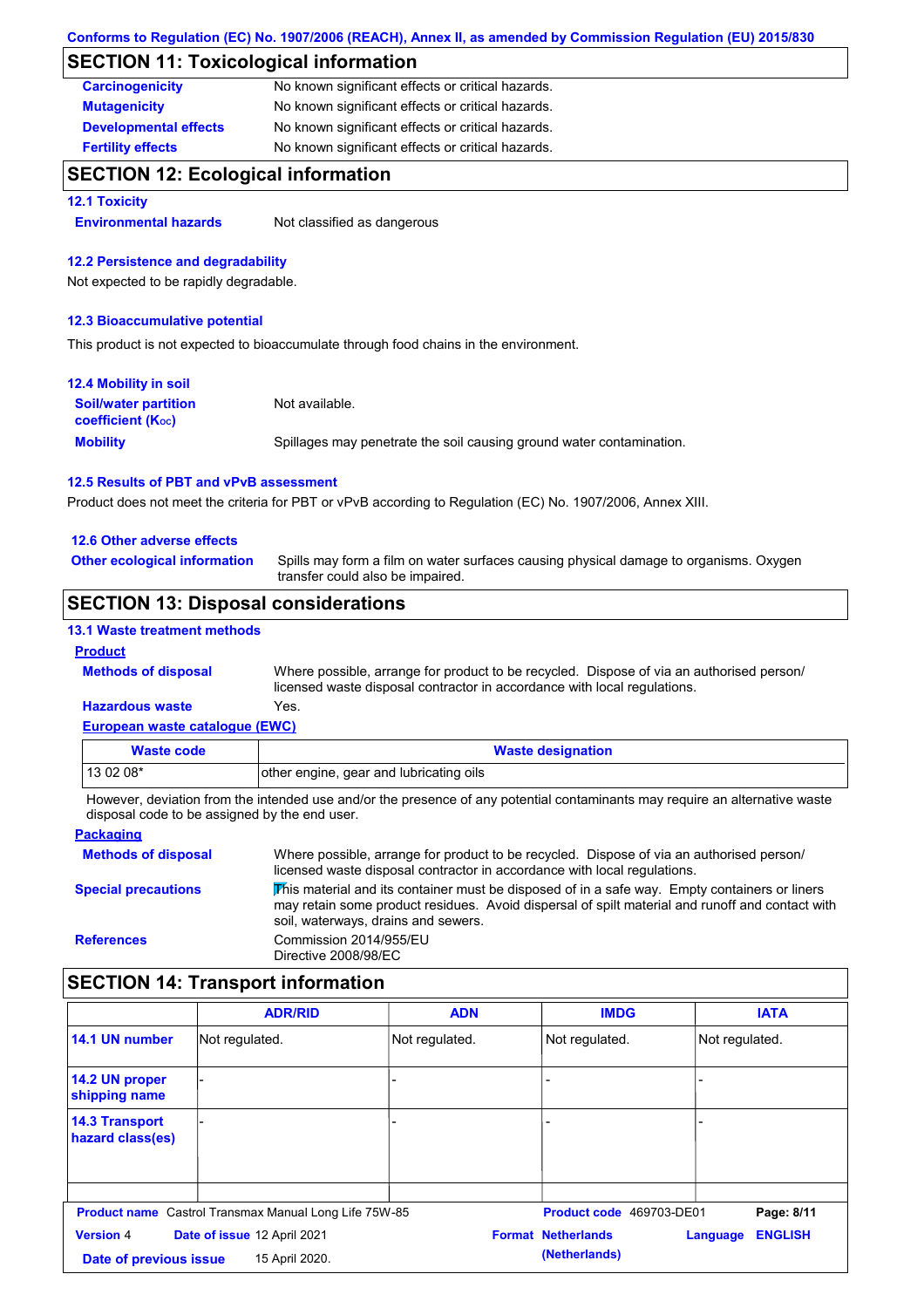# **SECTION 14: Transport information**

| 14.4 Packing<br>group                   |      |     |     |     |  |  |  |
|-----------------------------------------|------|-----|-----|-----|--|--|--|
| 14.5<br><b>Environmental</b><br>hazards | INo. | No. | No. | No. |  |  |  |
| <b>Additional</b><br>information        |      |     |     |     |  |  |  |

**14.6 Special precautions for user** Not available.

**14.7 Transport in bulk according to IMO instruments** Not available.

### **SECTION 15: Regulatory information**

**Other regulations REACH Status** The company, as identified in Section 1, sells this product in the EU in compliance with the current requirements of REACH. **15.1 Safety, health and environmental regulations/legislation specific for the substance or mixture EU Regulation (EC) No. 1907/2006 (REACH) Annex XIV - List of substances subject to authorisation 15.2 Chemical safety assessment Substances of very high concern** None of the components are listed. All components are listed or exempted. All components are listed or exempted. All components are listed or exempted. At least one component is not listed. All components are active or exempted. All components are listed or exempted. All components are listed or exempted. **United States inventory (TSCA 8b) Australia inventory (AICS) Canada inventory China inventory (IECSC) Japan inventory (ENCS) Korea inventory (KECI) Philippines inventory (PICCS) Taiwan Chemical Substances Inventory (TCSI)** All components are listed or exempted. **Ozone depleting substances (1005/2009/EU)** Not listed. **Prior Informed Consent (PIC) (649/2012/EU)** Not listed. **Seveso Directive** This product is not controlled under the Seveso Directive. A Chemical Safety Assessment has been carried out for one or more of the substances within this mixture. A Chemical Safety Assessment has not been carried out for the mixture itself. None of the components are listed. **Annex XIV EU - Water framework directive - Priority substances** None of the components are listed. **EU Regulation (EC) No. 1907/2006 (REACH) Annex XVII - Restrictions on the manufacture, placing on the market and use of certain dangerous substances, mixtures and articles** Not applicable.

| <b>Product name</b> Castrol Transmax Manual Long Life 75W-85 |  | <b>Product code</b> 469703-DE01 |  | Page: 9/11                |                         |  |
|--------------------------------------------------------------|--|---------------------------------|--|---------------------------|-------------------------|--|
| <b>Version 4</b>                                             |  | Date of issue 12 April 2021     |  | <b>Format Netherlands</b> | <b>Language ENGLISH</b> |  |
| Date of previous issue                                       |  | 15 April 2020.                  |  | (Netherlands)             |                         |  |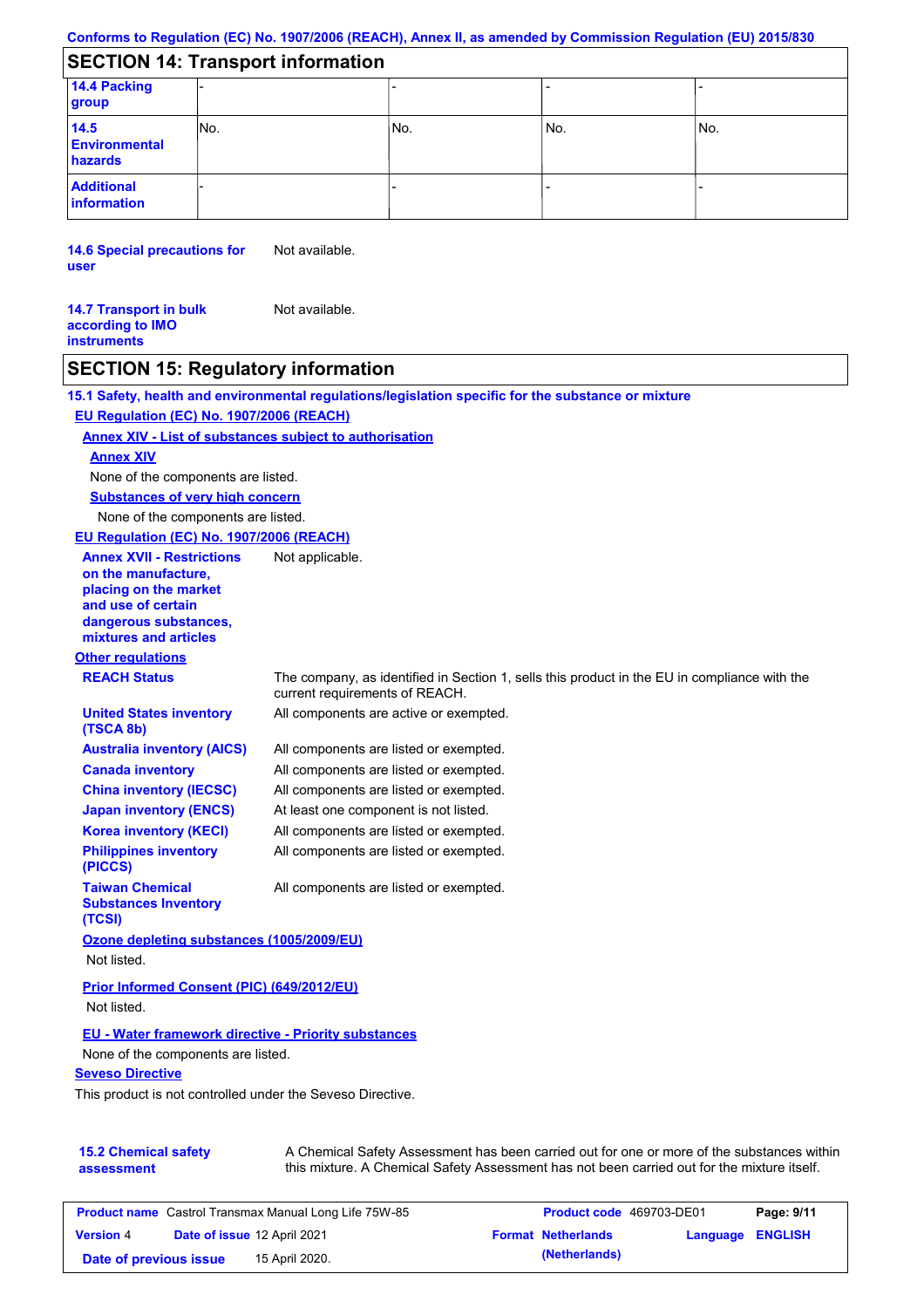# **SECTION 16: Other information**

| <b>Abbreviations and acronyms</b> | ADN = European Provisions concerning the International Carriage of Dangerous Goods by<br>Inland Waterway |
|-----------------------------------|----------------------------------------------------------------------------------------------------------|
|                                   | ADR = The European Agreement concerning the International Carriage of Dangerous Goods by<br>Road         |
|                                   | ATE = Acute Toxicity Estimate                                                                            |
|                                   | BCF = Bioconcentration Factor                                                                            |
|                                   | CAS = Chemical Abstracts Service                                                                         |
|                                   | CLP = Classification, Labelling and Packaging Regulation [Regulation (EC) No. 1272/2008]                 |
|                                   | CSA = Chemical Safety Assessment                                                                         |
|                                   | CSR = Chemical Safety Report                                                                             |
|                                   | DMEL = Derived Minimal Effect Level                                                                      |
|                                   | DNEL = Derived No Effect Level                                                                           |
|                                   | EINECS = European Inventory of Existing Commercial chemical Substances                                   |
|                                   | ES = Exposure Scenario                                                                                   |
|                                   | EUH statement = CLP-specific Hazard statement                                                            |
|                                   | EWC = European Waste Catalogue                                                                           |
|                                   | GHS = Globally Harmonized System of Classification and Labelling of Chemicals                            |
|                                   | IATA = International Air Transport Association                                                           |
|                                   | IBC = Intermediate Bulk Container                                                                        |
|                                   | IMDG = International Maritime Dangerous Goods                                                            |
|                                   | LogPow = logarithm of the octanol/water partition coefficient                                            |
|                                   | MARPOL = International Convention for the Prevention of Pollution From Ships, 1973 as                    |
|                                   | modified by the Protocol of 1978. ("Marpol" = marine pollution)                                          |
|                                   | OECD = Organisation for Economic Co-operation and Development                                            |
|                                   | PBT = Persistent, Bioaccumulative and Toxic                                                              |
|                                   | <b>PNEC = Predicted No Effect Concentration</b>                                                          |
|                                   | REACH = Registration, Evaluation, Authorisation and Restriction of Chemicals Regulation                  |
|                                   | [Regulation (EC) No. 1907/2006]                                                                          |
|                                   | RID = The Regulations concerning the International Carriage of Dangerous Goods by Rail                   |
|                                   | <b>RRN = REACH Registration Number</b>                                                                   |
|                                   | SADT = Self-Accelerating Decomposition Temperature                                                       |
|                                   | SVHC = Substances of Very High Concern                                                                   |
|                                   | STOT-RE = Specific Target Organ Toxicity - Repeated Exposure                                             |
|                                   | STOT-SE = Specific Target Organ Toxicity - Single Exposure                                               |
|                                   | TWA = Time weighted average                                                                              |
|                                   | $UN = United Nations$                                                                                    |
|                                   | UVCB = Complex hydrocarbon substance                                                                     |
|                                   | VOC = Volatile Organic Compound                                                                          |
|                                   | vPvB = Very Persistent and Very Bioaccumulative                                                          |
|                                   | Varies = may contain one or more of the following $64741-88-4$ / RRN 01-2119488706-23,                   |
|                                   | 64741-89-5 / RRN 01-2119487067-30, 64741-95-3 / RRN 01-2119487081-40, 64741-96-4/ RRN                    |
|                                   | 01-2119483621-38, 64742-01-4 / RRN 01-2119488707-21, 64742-44-5 / RRN                                    |
|                                   | 01-2119985177-24, 64742-45-6, 64742-52-5 / RRN 01-2119467170-45, 64742-53-6 / RRN                        |
|                                   | 01-2119480375-34, 64742-54-7 / RRN 01-2119484627-25, 64742-55-8 / RRN                                    |
|                                   | 01-2119487077-29, 64742-56-9 / RRN 01-2119480132-48, 64742-57-0 / RRN                                    |
|                                   | 01-2119489287-22, 64742-58-1, 64742-62-7 / RRN 01-2119480472-38, 64742-63-8,                             |
|                                   | 64742-65-0 / RRN 01-2119471299-27, 64742-70-7 / RRN 01-2119487080-42, 72623-85-9 /                       |
|                                   | RRN 01-2119555262-43, 72623-86-0 / RRN 01-2119474878-16, 72623-87-1 / RRN                                |
|                                   | 01-2119474889-13                                                                                         |

**Procedure used to derive the classification according to Regulation (EC) No. 1272/2008 [CLP/GHS]**

| <b>Classification</b>                                                                  |                                    | <b>Justification</b>                                                        |
|----------------------------------------------------------------------------------------|------------------------------------|-----------------------------------------------------------------------------|
| Not classified.                                                                        |                                    |                                                                             |
| <b>Full text of abbreviated H</b><br><b>statements</b>                                 | H <sub>304</sub><br>H332           | May be fatal if swallowed and enters airways.<br>Harmful if inhaled.        |
| <b>Full text of classifications</b><br>[CLP/GHS]                                       | <b>Acute Tox. 4</b><br>Asp. Tox. 1 | <b>ACUTE TOXICITY - Category 4</b><br><b>ASPIRATION HAZARD - Category 1</b> |
| <b>History</b>                                                                         |                                    |                                                                             |
| Date of issue/Date of<br>revision                                                      | 12/04/2021                         |                                                                             |
| Date of previous issue                                                                 | 15/04/2020.                        |                                                                             |
| <b>Prepared by</b>                                                                     | <b>Product Stewardship</b>         |                                                                             |
| $\triangledown$ Indicates information that has changed from previously issued version. |                                    |                                                                             |

**Notice to reader**

| <b>Product name</b> Castrol Transmax Manual Long Life 75W-85 |  | <b>Product code</b> 469703-DE01 |  | Page: 10/11               |                  |  |
|--------------------------------------------------------------|--|---------------------------------|--|---------------------------|------------------|--|
| <b>Version 4</b>                                             |  | Date of issue 12 April 2021     |  | <b>Format Netherlands</b> | Language ENGLISH |  |
| Date of previous issue                                       |  | 15 April 2020.                  |  | (Netherlands)             |                  |  |